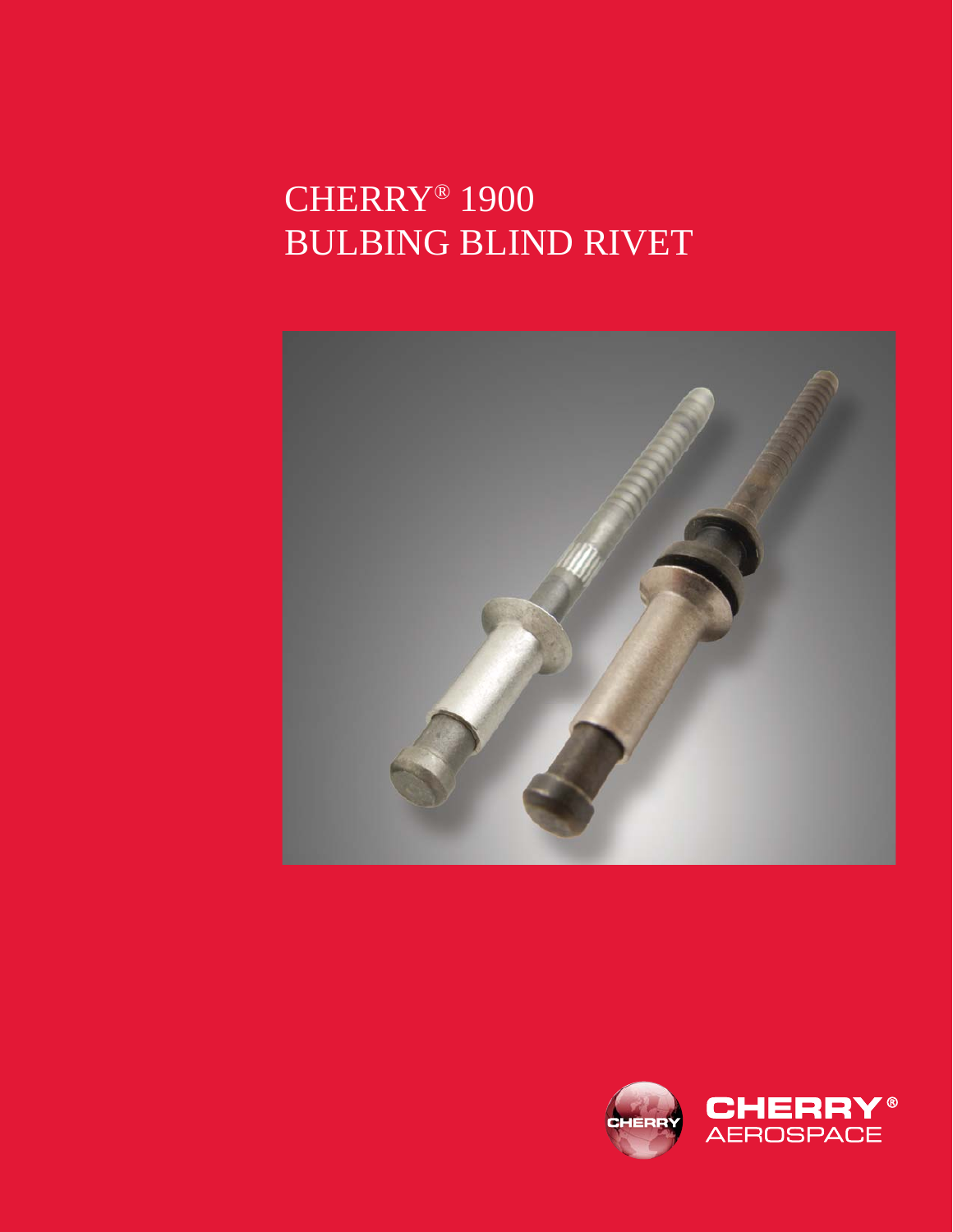# CHERRY® 1900 Bulbing Blind Rivet

#### FEATURES AND BENEFITS

- · Manufactured to NAS1919 and NAS1921 industry standards.
- · Meets or exceeds NAS1900 procurement specification.
- · Available in Monel and A-286 stainless steel.
- · Large blind side footprint is suitable for composite structures.
- · Uses existing single action tooling and Cherry "One Tool Concept"
- · Available with Cherry shift washer for consistent fastener installations and extended tool life.
- · Flush break eliminates need for shaving.
- · Visible/Inspectable mechanical lock.



#### CHERRY PART NUMBER EXAMPLE:

| <u>CR1919 M 04 S</u><br>05 | Denotes Shifting Anvil<br>" $U$ " = Shifting anvil"<br>No Code = No shifting anvil              |
|----------------------------|-------------------------------------------------------------------------------------------------|
|                            | Sleeve Finish Code<br>" $A$ " = Aluminum coating<br>"W" = Cadmium plating                       |
|                            | Grip Dash Number<br>(Max grip in $1/16$ ths of an inch)                                         |
|                            | <b>Installation Method</b><br>$S =$ Single action                                               |
|                            | Diameter Dash Number<br>$(in \frac{1}{3}2nds \text{ of an inch})$                               |
|                            | Sleeve Material Code<br>${}^{\prime\prime}$ C ${}^{\prime\prime}$ = A-286 CRES<br>$M'' = Monel$ |
|                            | <b>Basic Part Number</b><br>$CR1919 = Protruding head$<br>$CR1921 = Flux$ h head                |

#### INSTALLATION TOOLING

| Fastener<br>Diameter | Installation<br>Tool | Pulling<br>Head <sup>+</sup> |  |  |
|----------------------|----------------------|------------------------------|--|--|
| $-04, -05$           | G704B                | H747-456                     |  |  |
| $-04, -05, -06$      | G83/G84              | H1900-456                    |  |  |

† Additional tip needed for non-washer version.



H1900-456 Straight Pulling Head



G704B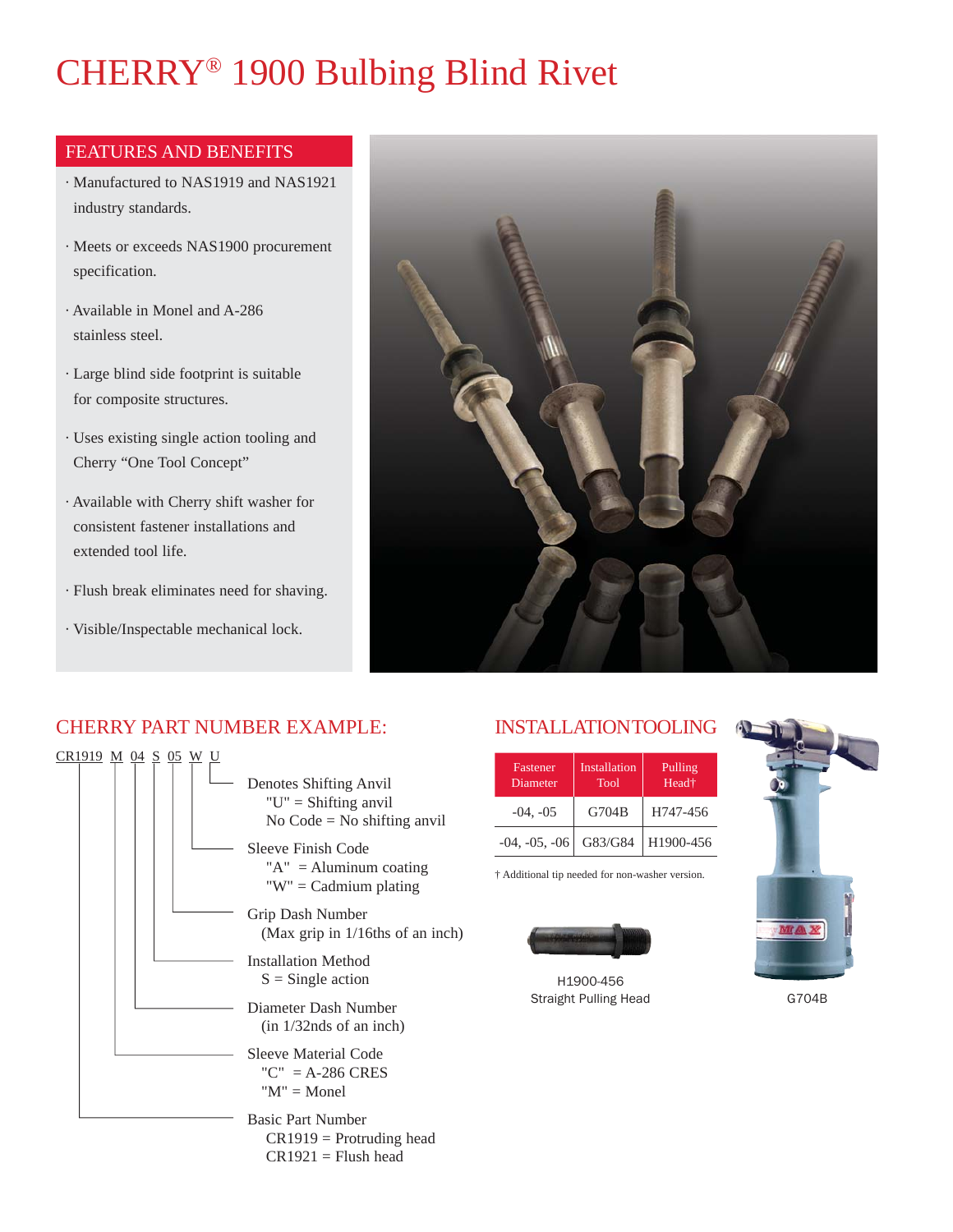### CHERRY® 1919/1921



#### CR1919 PROTRUDING HEAD

|             | A               | <sub>B</sub><br>$+.010$<br>$-.000$ | D<br>$+0.0035$<br>$-.0010$ | Z Min | Recommended<br>Hole Limits | Minimum Installed Strength |         |                        |         |
|-------------|-----------------|------------------------------------|----------------------------|-------|----------------------------|----------------------------|---------|------------------------|---------|
| Diameter    |                 |                                    |                            |       |                            | A-286 Sleeve               |         | Monel Sleeve           |         |
| Dash<br>No. |                 |                                    |                            |       |                            | Single<br>Shear.           | Tensile | Single<br><b>Shear</b> | Tensile |
| $-04$       | $.250 \pm .012$ | .054                               | .1250                      | .788  | .129/.132                  | 1090                       | 675     | 1020                   | 675     |
| $-05$       | $.312 \pm .016$ | .067                               | .1560                      | .788  | .160/.164                  | 1670                       | 1050    | 1565                   | 1050    |
| $-06$       | $.375 \pm .019$ | .080                               | .1870                      | .788  | .192/.196                  | 2400                       | 1500    | 2260                   | 1500    |



### CR1921 100° FLUSH HEAD

|             | $\overline{A}$<br>$\pm .004$ | <sub>B</sub><br>Ref | C            | D<br>$+0.0035$<br>$-.0010$ | Z Min | Recommended<br>Hole Limits | Minimum Installed Strength |         |                        |         |
|-------------|------------------------------|---------------------|--------------|----------------------------|-------|----------------------------|----------------------------|---------|------------------------|---------|
| Diameter    |                              |                     |              |                            |       |                            | A-286 Sleeve               |         | <b>Monel Sleeve</b>    |         |
| Dash<br>No. |                              |                     |              |                            |       |                            | Single<br><b>Shear</b>     | Tensile | Single<br><b>Shear</b> | Tensile |
| $-04$       | .225                         | .042                | .002<br>.015 | .1250                      | .788  | .129/.132                  | 1090                       | 675     | 1020                   | 675     |
| $-05$       | .286                         | .055                |              | .1560                      | .788  | .160/.164                  | 1670                       | 1050    | 1565                   | 1050    |
| $-06$       | .353                         | .070                |              | .1870                      | .788  | .192/.196                  | 2400                       | 1500    | 2260                   | 1500    |